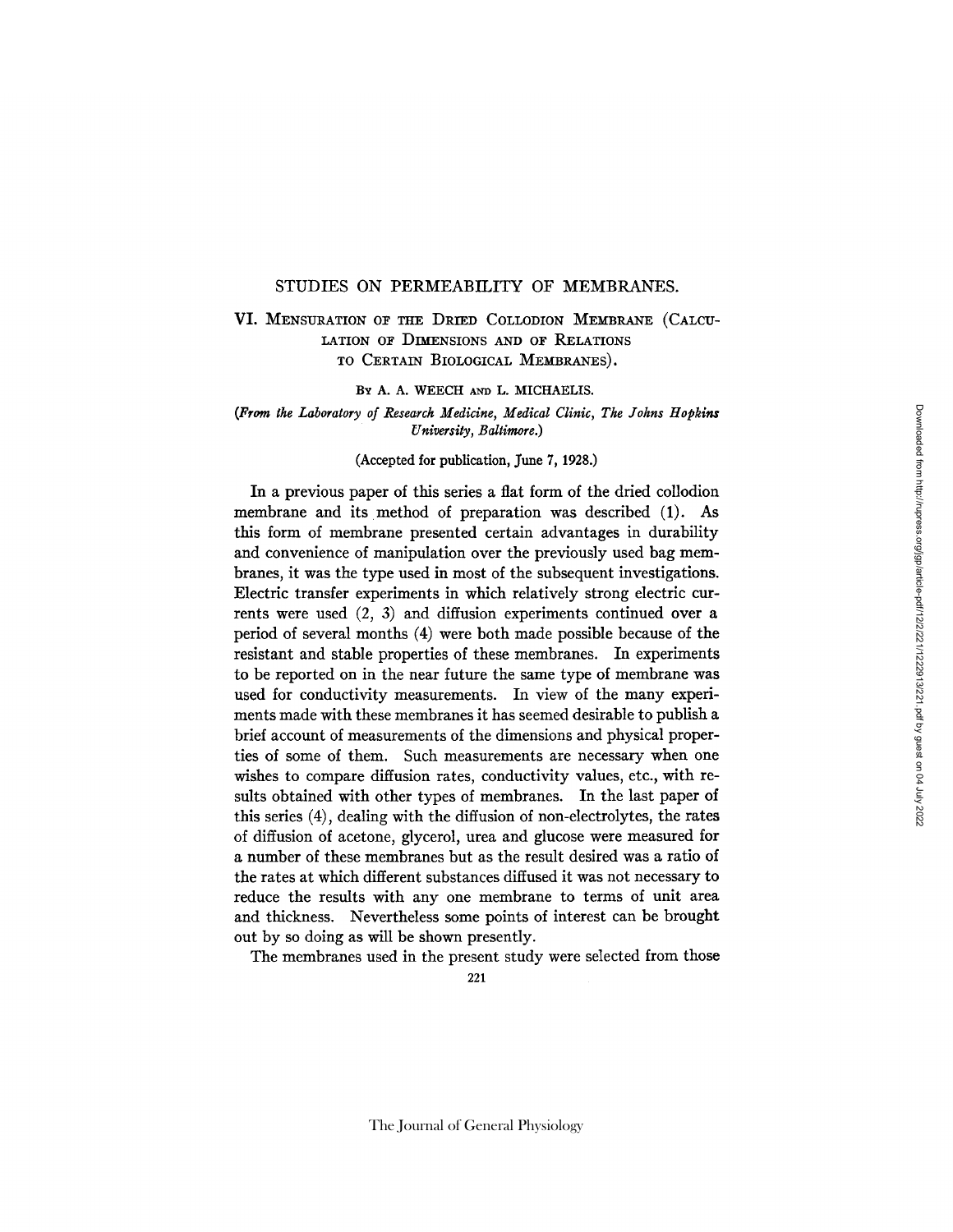previously used in the non-electrolyte diffusion experiments. The following measurements were made:

*1. Area.--The* membrane Was removed from its bell-shaped glass supporting frame by cutting the attachment around the outside rim with a knife. With scissors the membrane was then trimmed in such a way as to remove as nearly as possible those bits of collodion whose only purpose was to glue the membrane to its frame. There remained a smooth, flat and approximately circular piece of collodion comprising at least most of the previously functioning surface. This was placed in water. For an estimation of the functioning area of the membrane it would have been sufficiently accurate to consider the membrane as a perfect circle and calculate the area from measurements of the diameter. However, as it was desired to use the exact area of the piece removed in calculating the membrane thickness, another method of obtaining the area was employed. A piece of good grade rather heavy white paper was selected and from it a square exactly 15 cm. on each side was cut. The weight of this piece of paper was determined. The membrane was then quickly blotted, placed on a piece of glass with the paper over it and the outline traced with a pencil. The tracing was repeated so that four outlines were made on the one piece of paper. These were now carefully cut out and weighed. The area of the piece of membrane was then calculated from the proportion.

Membrane area:  $225 \text{ cm}^2$ . =  $\frac{\text{weight of 4 tracings}}{\text{weight of 225 cm}^2}$ . 4

*2. Weight of Wet Membrane.--By* the weight of a wet membrane is meant the total weight of a membrane whose pore channels are still filled with water. Following the method of Hitchcock (5) each membrane was quickly blotted between filter papers, wiped dry of surface water, placed in a covered moisture dish and weighed. The average of several such weighings was taken as the correct weight. At first glance it would seem that such weighings must be extremely inaccurate because varying mounts of water might be removed from the pores by the filter paper. It is of interest, then, that the average deviation from the mean rate was never greater than 0.36 per cent and for all the membranes studied averaged 0.12 per cent.

3. Weight of Membrane Immersed in Water.—Several weighings were made of the membrane when it was suspended in water by a fine hair, the average figure being entered as the correct weight. The temperature of the water was recorded.

*4. Weight of Dry Membrane.--After* all other measurements had been completed the membrane was dried to constant weight in an oven at 60°C. This usually was reached in about 6 hours. With the type of collodion used it was not possible to dry at 100°C. as did Hitchcock. This temperature caused the collodion to become yellow and to lose weight steadily.

From the above measurements the following membrane dimensions were computed: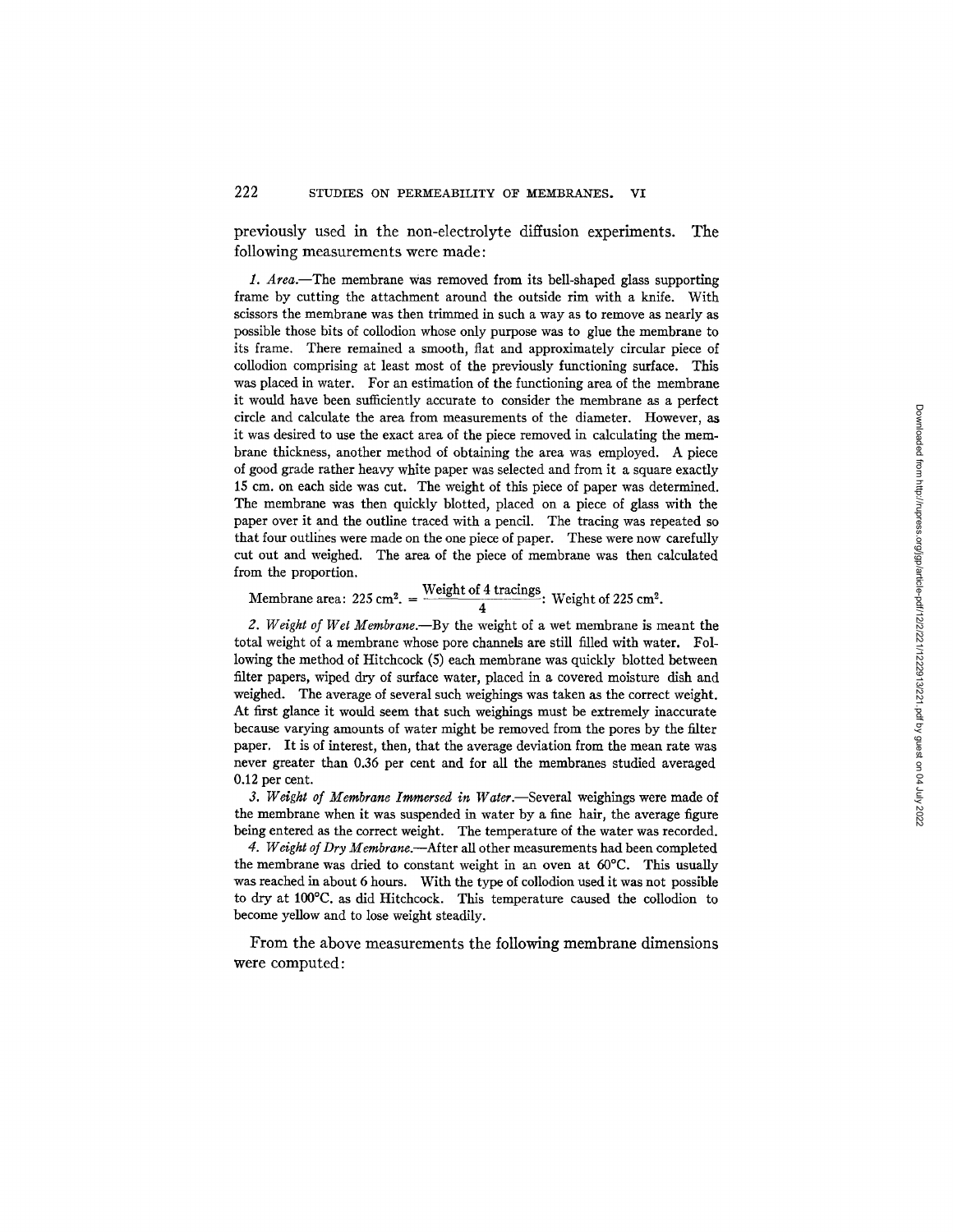(a) Thickness: The weight of the wet membrane in air minus the weight when immersed in water equaled the displacement of water. The latter figure when corrected for temperature gave the volume of the membrane. The volume divided by the area gave the thickness. The average thickness of all the membranes studied was 0.0903 mm. This method of obtaining an accurate estimate of the thickness of a thin membrane is essentially the same as that used by Bjerrum and Manegold (6). These authors did not determine the weight of their membranes suspended in water but by using in their calculations a fixed value for the density of collodion reached the same result.

(b) Average cross-section area of pores: On the assumption that the weight of the wet membrane is merely equal to the weight of the dry membrane plus the weight of the water within the channels the latter weight was found and from it by temperature correction (in this case of negligible importance) the volume of the pores was computed. The pore volume divided by the membrane thickness gave an estimate of the average pore area on cross-section. Whether the channels are sufficiently uniform in calibre to allow this figure to be regarded as the area at any cross-section, and more especially the pore area at the two surfaces, it is of course not possible to say.

(c) Part of membrane occupied by pores: The proportion of the membrane occupied by pores was determined by finding the ratio between the pore volume and the volume of the whole membrane. The same percentage result could also be obtained by finding the ratio between the pore area and the area of the whole membrane. For the membranes studied it was found that the pores occupied from 10.5 per cent to 15.4 per cent of the entire membrane (average 13.1 per cent). In studying a series of collodion membranes of varying permeability but of the usual type used for dialysis Hitchcock (5) found that the more permeable membranes of his series were composed of 7 to 8 times as much water as collodion while the less permeable contained half as much water as collodion. - In this respect then the figures given here represent a continuation of Hitchcock's series, the dried type of membrane being much less permeable and containing a much smaller proportion of water.

(d) Density of the wet membrane: The density of the wet membrane was determined by dividing the weight of the wet membrane by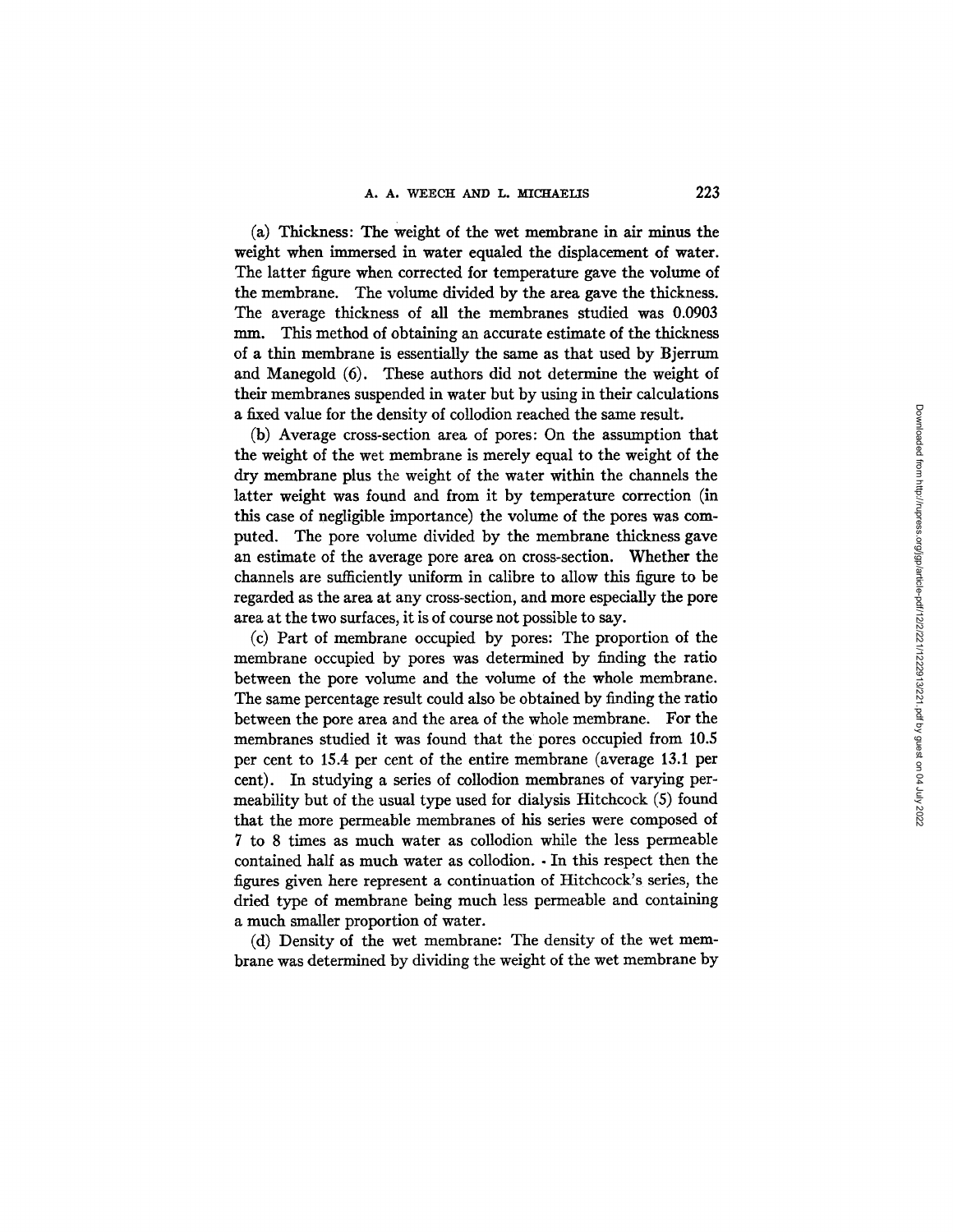its volume (loss of weight in water corrected for temperature). This figure represents the density of the membrane as a whole and in the form that it has been used in our experiments. It is of course a component result depending on the density of dry collodion and of water and of the proportions of the two in the membrane. In our series it varied from 1.567 to 1.602 and averaged 1.583.

(e) Density of the dry membrane: This figure represents merely the density of the dried collodion from which the membranes were made. As the data already collected permitted its estimation for each membrane, it was determined in each case, the result being a check on the accuracy of the original measurements. The weight of the membrane immersed in water subtracted from the weight of the membrane after drying gave (after the usual temperature correction) the volume of the collodion framework of the membrane exclusive of the pore volume. The dry weight divided by this volume gave the density. In the present series the variations were from 1.669 to 1.675, the average density being 1.672. The average deviation from the mean was only 0.11 per cent. The figure is in satisfactory agreement with that of 1.653 given by Hitchcock (5) for the collodion used in his experiments and of 1.72 for that used by Bjerrum and Manegold (6).

### DISCUSSION.

The various measurements enumerated in the foregoing paragraphs have been tabulated in Table I. Although we have given these measurements principally to place on record the dimensions of the membranes used in our various experiments, still a few items of interest may be brought out in connection with them.

In the last paper of this series in publishing the results of diffusion experiments the amounts of acetone, urea, glycerol and glucose passing the membranes were compared. The results for each membrane were not expressed in terms of unit thickness and area as only the ratio between the rates holding for two different substances was being studied. In explaining the large differences in the diffusion rates between the substances of larger and smaller molecular size, it was supposed that the rate of diffusion of each substance was proportional to a certain "available pore area." The available pore area differed from the total pore area by the amount of pore area distributed among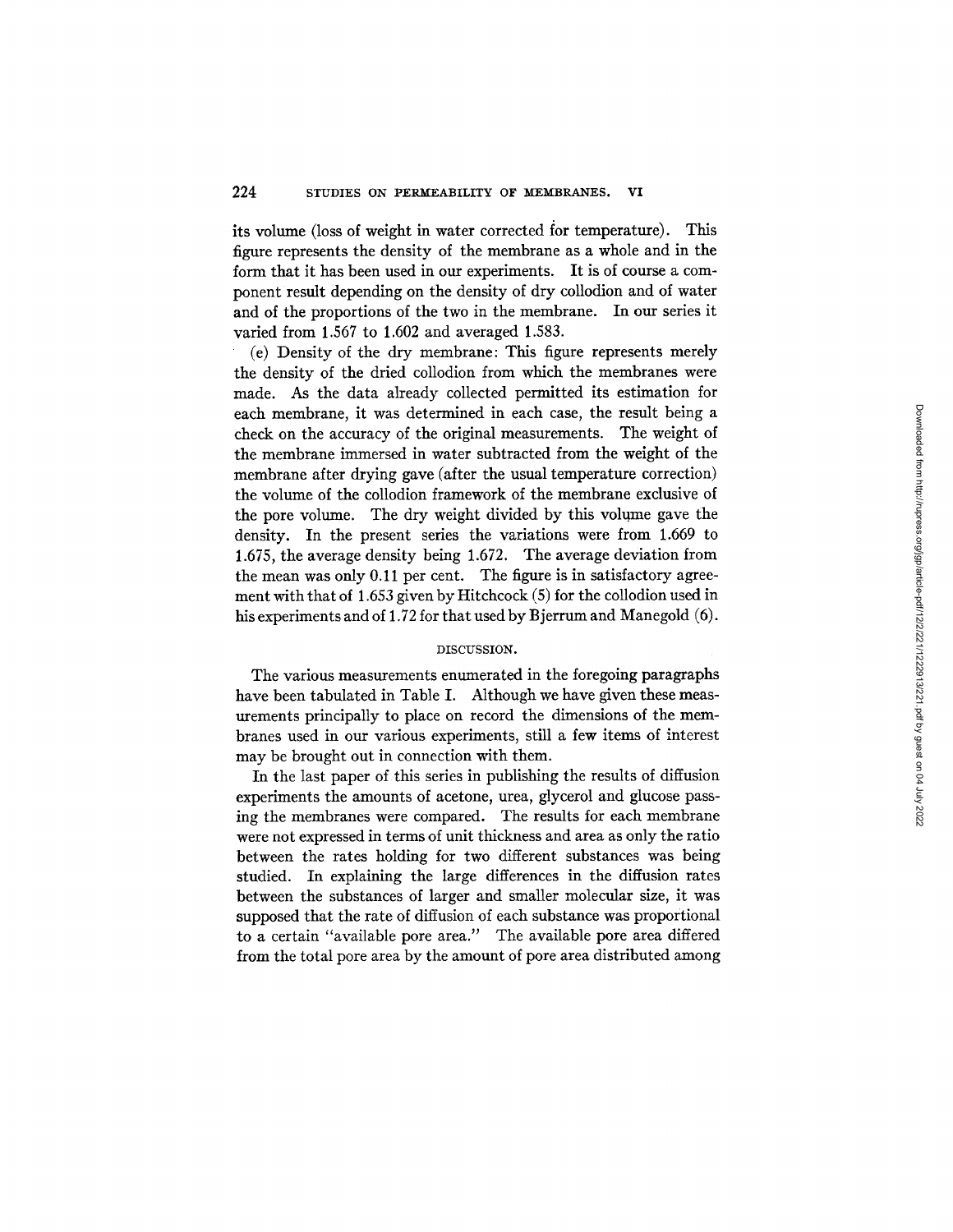holes too small to permit the passage of that substance. Glucose diffused more slowly than glycerol and glycerol many times more

| Membrane | Area            | Thickness | Density wet | Density dry | Total area of<br>pores at any<br>cross-section | Part of mem-<br>brane occupied<br>by pores |
|----------|-----------------|-----------|-------------|-------------|------------------------------------------------|--------------------------------------------|
|          | cm <sup>2</sup> | mm.       |             |             | cm <sup>2</sup>                                | per cent                                   |
| $F-1$    | 29.491          | 0.1056    | 1.572       | 1.673       | 4.401                                          | 14.9                                       |
| $F-2$    | 28.930          | 0.1185    | 1.584       | 1.670       | 3.720                                          | 12.9                                       |
| $F-3$    | 31.112          | 0.0894    | 1.581       | 1.670       | 4.113                                          | 13.2                                       |
| $F-5$    | 32.847          | 0.0950    | 1.594       | 1.674       | 3.880                                          | 11.8                                       |
| $F-7$    | 30.043          | 0.1036    | 1.589       | 1.672       | 3.704                                          | 12.3                                       |
| $F-8$    | 27.871          | 0.0681    | 1.602       | 1.674       | 2.934                                          | 10.5                                       |
| $F-9$    | 29.779          | 0.0886    | 1.567       | 1.669       | 4.486                                          | 15.1                                       |
| $F-10$   | 30.275          | 0.0816    | 1.593       | 1.673       | 3.607                                          | 11.9                                       |
| $F-11$   | 26.462          | 0.1044    | 1.591       | 1.671       | 3.120                                          | 11.8                                       |
| $C-6$    | 30.232          | 0.0766    | 1.570       | 1.675       | 4.655                                          | 15.4                                       |
| $C-7$    | 27.514          | 0.0615    | 1.571       | 1.669       | 4.027                                          | 14.6                                       |

TABLE I.

TABLE II.

| Membrane<br>No. | Diffusion of glycerol          |                                         |                                               | Diffusion of acetone           |                                         |                                               |
|-----------------|--------------------------------|-----------------------------------------|-----------------------------------------------|--------------------------------|-----------------------------------------|-----------------------------------------------|
|                 | Rate for<br>entire<br>membrane | Rate for unit<br>portion of<br>membrane | Average devia-<br>tion from mean<br>unit rate | Rate for<br>entire<br>membrane | Rate for unit<br>portion of<br>membrane | Average devia-<br>tion from mean<br>unit rate |
|                 |                                |                                         | per cent                                      |                                |                                         | per cent                                      |
| F-1             | 1.71                           | 0.410                                   |                                               | 123.0                          | 29.48                                   |                                               |
| $F-2$           | 1.50                           | 0.477                                   |                                               | 83.2                           | 26.47                                   |                                               |
| $F-3$           | 1.56                           | 0.339                                   | 43.6                                          | 125.3                          | 27.20                                   | 13.3                                          |
| F-5             | 0.78                           | 0.191                                   |                                               | 76.8                           | 18.79                                   |                                               |
| C-6             | 7.04                           | 1.157                                   |                                               | 167.4                          | 27.52                                   |                                               |
| $C-7$           | 2.84                           | 0.433                                   |                                               | 243.5                          | 37.13                                   |                                               |

In the first column for each substance is given the diffusion rate for each of the membranes as previously determined. In the second column this rate has been standardized by multiplying by the membrane thickness (expressed in units of 0.1 mm.) and dividing by the cross-section pore area. It will be seen that the standardized rates are considerably more uniform in the case of acetone than with glycerol.

slowly than acetone because a much larger percentage of the total pore area was available for the substances of smaller molecular size.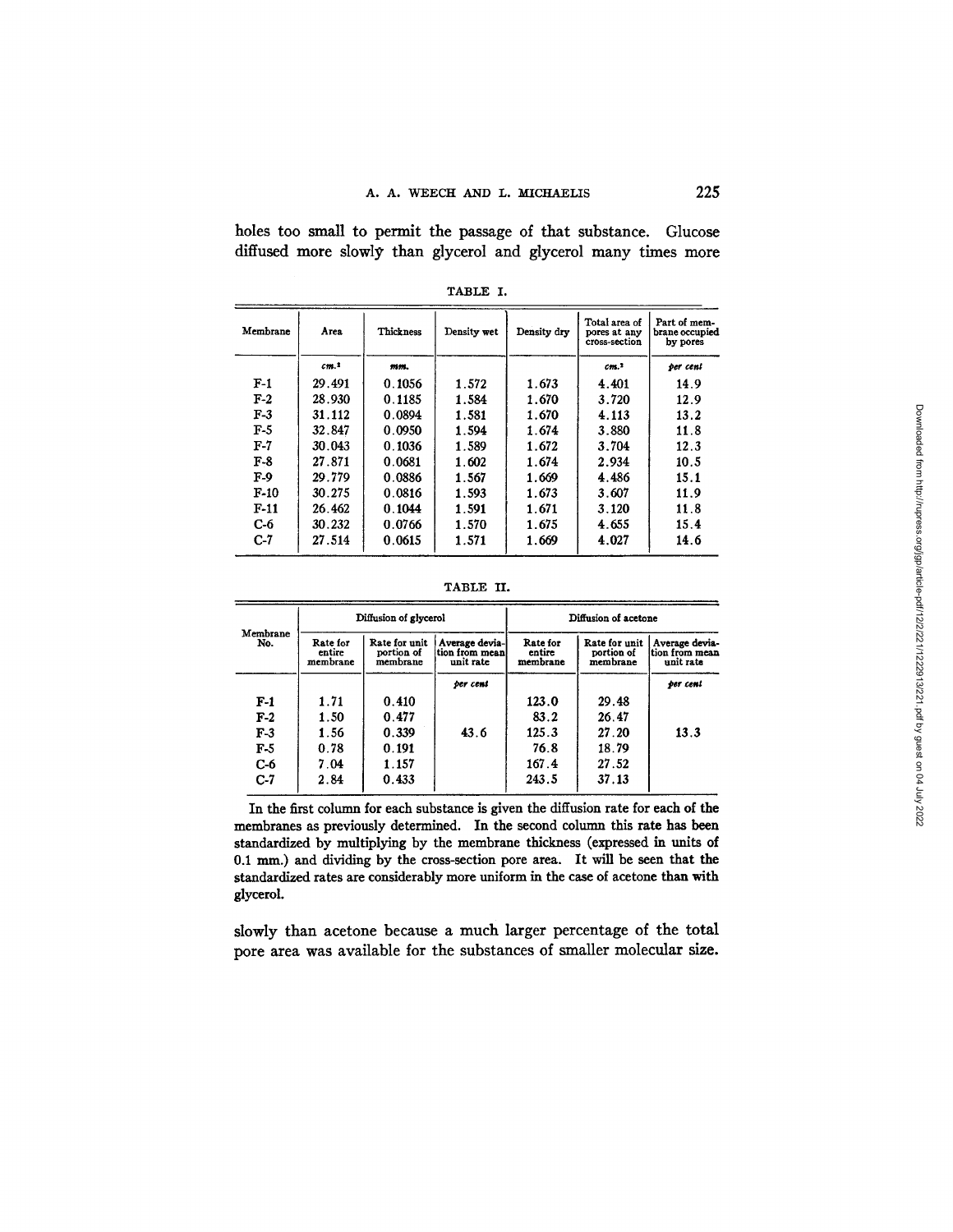# 226 STUDIES ON PERMEABILITY OF MEMBRANES. VI

In other words it can be inferred from this theory that as the molecular size of the diffusing substance decreases the value of the available pore area will approach that of the total pore area. It would then seem that in studying the diffusion rate of substances of small molecular size one might hope to find some relation to the total pore area whereas with substances of larger molecular size no such relation should exist. The experiments with acetone and glycerol seemed best suited for testing this assumption. Eight membranes were used in these experiments; six were measured by the method described in this paper. In making this test the values for the diffusion rates of acetone and glycerol given in the last paper (4) (Table IV) were reduced to terms of unit thickness (0.1 mm.) and unit pore area (1.0 sq. cm.) by using the dimensions given in Table I of this paper. The results are listed in Table II. It will be seen that according to expectation the standardized rates for acetone are much more uniform than those for glycerol. With glycerol the average deviation from the mean result is 43.6 per cent while with acetone it is only 13.3 per cent. Better agreement than this could scarcely be expected for it must be remembered that according to the theory some part of the total pore area must be taken up by pores too small to permit the passage even of acetone.

It has already been mentioned that one purpose in recording these measurements is to make possible comparisons with other types of membranes and especially with biological membranes. Such comparisons are desirable and even necessary to determine within what limits the dried collodion membrane may be taken as a model for very much more complicated cell membranes. Unfortunately peculiar obstacles stand in the way of him who would determine the dimensions of cell membranes. These membranes are extremely thin and delicate and any kind of direct measurements are impossible. Within recent years several investigators, notably Fricke (7) and McClendon (8), have described a method of approaching the problem indirectly. Both of these investigators have estimated the thickness of the red blood cell membrane from measurements of the electric capacity made with high frequency currents. At best the values given must be regarded as approximations only, for even if the factor of experimental error be eliminated they depend upon assumed values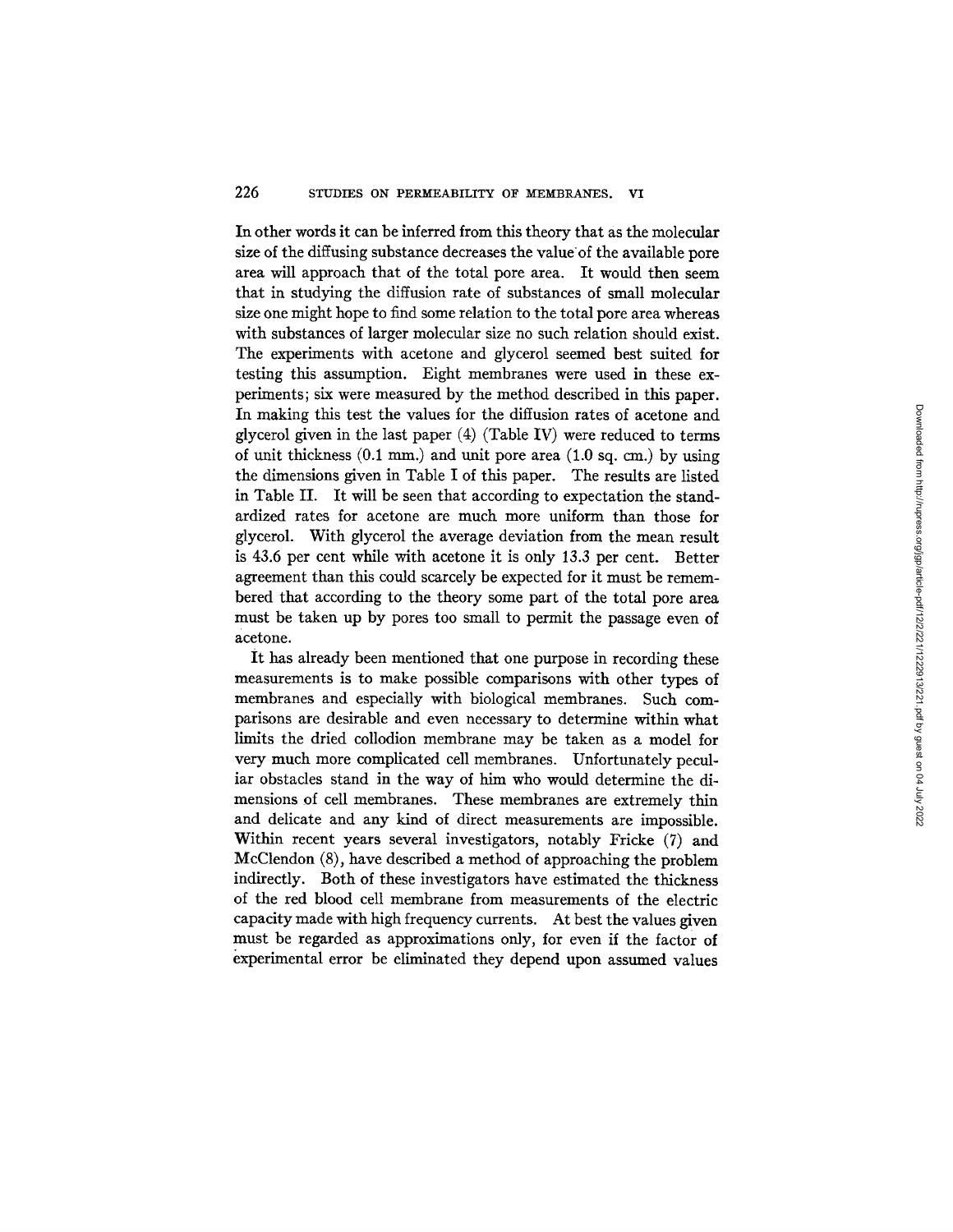for.the dielectric constant of the membranes. Nevertheless, the method is extremely ingenious and is the best approach to a difficult problem that has been made so far. McClendon has calculated the cell membrane thickness as  $3 \times 10^{-8}$  cm. if he assumes a dielectric constant of 3 and as  $3 \times 10^{-7}$  cm. if he takes the dielectric constant as 10. Fricke, assuming a dielectric constant of 3, but with capacity measurements somewhat different from those of McClendon, calculated the thickness as  $3.3 \times 10^{-7}$  cm. In other words the membrane thickness is almost within the range of molecular dimensions. Recognizing the approximate nature of these figures it is interesting to use them for making some rough comparisons between the dried collodion membrane and the membrane of the red blood cell.

In previous papers there have been enumerated some of the potential effects observable when the dried collodion membrane represents the interphase in concentration chains and in chemical chains. It will be recalled that these potential differences do not depend on the thickness of the interphase but merely on the nature and concentration of the adjacent solutions and on certain properties of the membrane itself. On the other hand the force acting on any charged particle within the membrane depends on the intensity of the electric field at this point and the field intensity does depend on thickness. The electric field intensity  $\epsilon$  is given by the formula

$$
e = \frac{E}{d}
$$

where  $E$  is the potential difference between the two borders of the membrane and  $d$  the membrane thickness. It is thus evident that, for a given potential difference, the thinner the membrane the greater the intensity of the electric field and consequently the greater the force acting upon a charged ion within its borders. If we take the thickness of the average dried collodion membrane of the type used in these experiments as  $1 \times 10^{-2}$  cm. and that of the red blood cell membrane as  $3 \times 10^{-7}$  cm. it is evident that equal potential effects will in the case of the cell membrane give rise to an electric field with an intensity 30,000 times greater than in the case of the collodion membrane. In other words very small electromotive effects may have a large significance with biological membranes.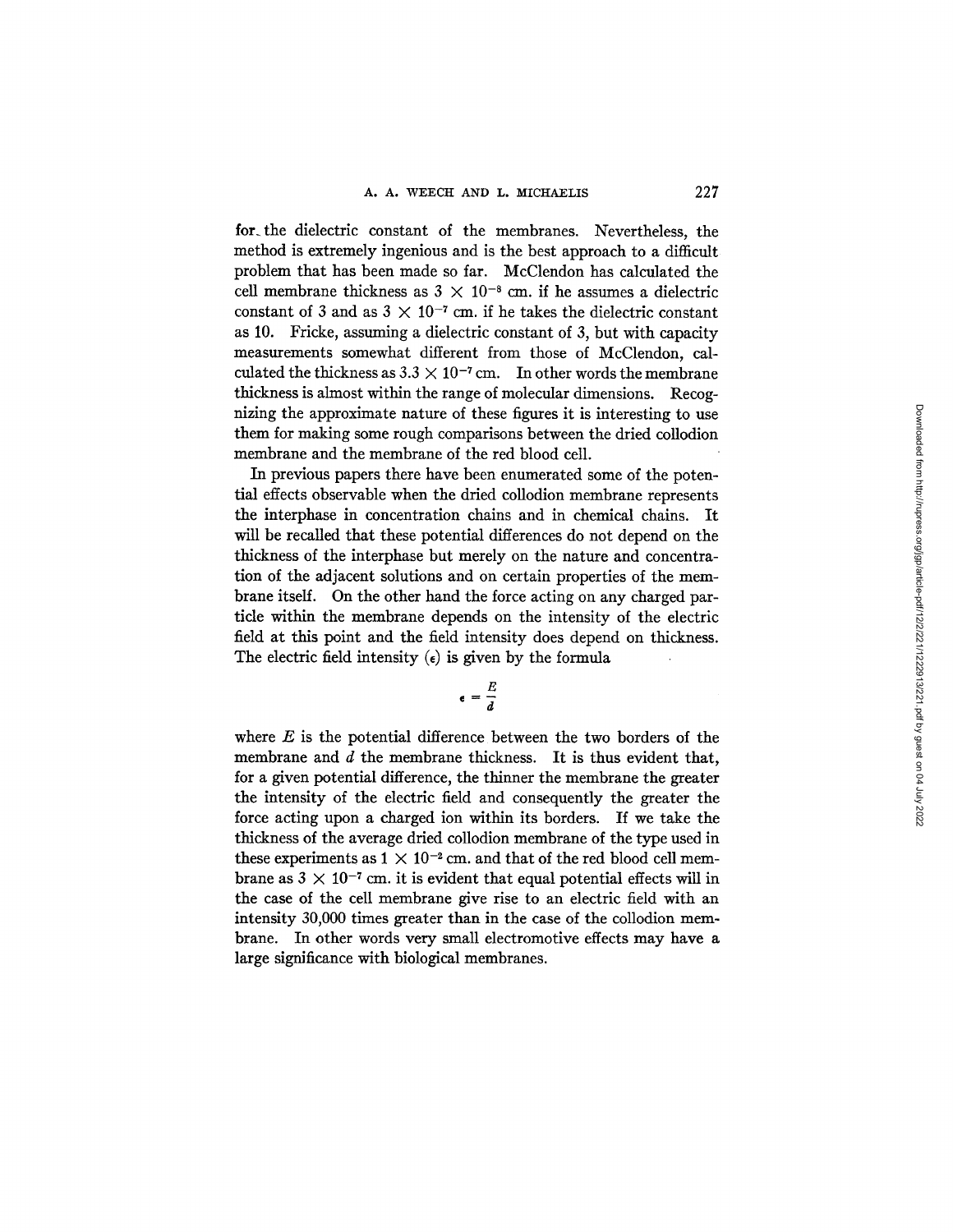# 228 STUDIES ON PERMEABILITY OF MEMBRANES. VI

In previously reported experiments in which the transfer number of chlorine in several chloride solutions in different concentrations was determined by means of direct electric transfer experiments it was shown that the electric current itself was capable of altering appreciably the transfer number that existed at the moment of first application of the current. Even with currents of 2 to 4 milliamperes, which were used in most of the experiments, the results of electric transfer experiments were in certain ranges of concentration quite measurably different from transfer numbers estimated for the same membrane from concentration chains. Inasmuch as the rate at which a given electrolyte can diffuse across a membrane depends upon the transfer numbers of its ions (being a maximum when they are each equal to 0.5) it follows that an applied electromotive force can materially change the rate of diffusion of a substance dissociated into ions. For example with one membrane in a medium concentration range with KC1 an applied electromotive force of 1 volt was necessary to establish a current of 4 milliamperes across the membrane. Supposing that this membrane was roughly 0.1 mm. thick, this is equivalent to an electric field intensity of 100 volts per cm. To establish the same electric field intensity across the membrane of the red blood cell (thickness taken as  $3 \times 10^{-7}$  cm.) would require a potential difference of only 0.03 millivolt. Potential differences of this magnitude and greater must frequently arise in the animal organism. In fact E. J. Warburg (9) has estimated that a difference in pH of from 7.2 to 7.4 between cells and plasma may give rise to a potential difference of 2 millivolts. It is possible though of course only a surmise that such electromotive effects arising as a result of nerve impulses or because of changes in the concentration of the tissue fluids may be of paramount importance in controlling rates of excretion and secretion by certain cells and be intimately associated with such complex phenomena as the chloride shift.

From the standpoint of the diffusion of non-electrolytes it is interesting to see in how far the dried collodion membrane might serve as a model of a cell membrane if its dimensions were similar. At first glance the recorded rates for the diffusion of glucose with these collodion membranes seem extremely slow and this slowness seems at variance with the rapidity with which the amount of glucose on the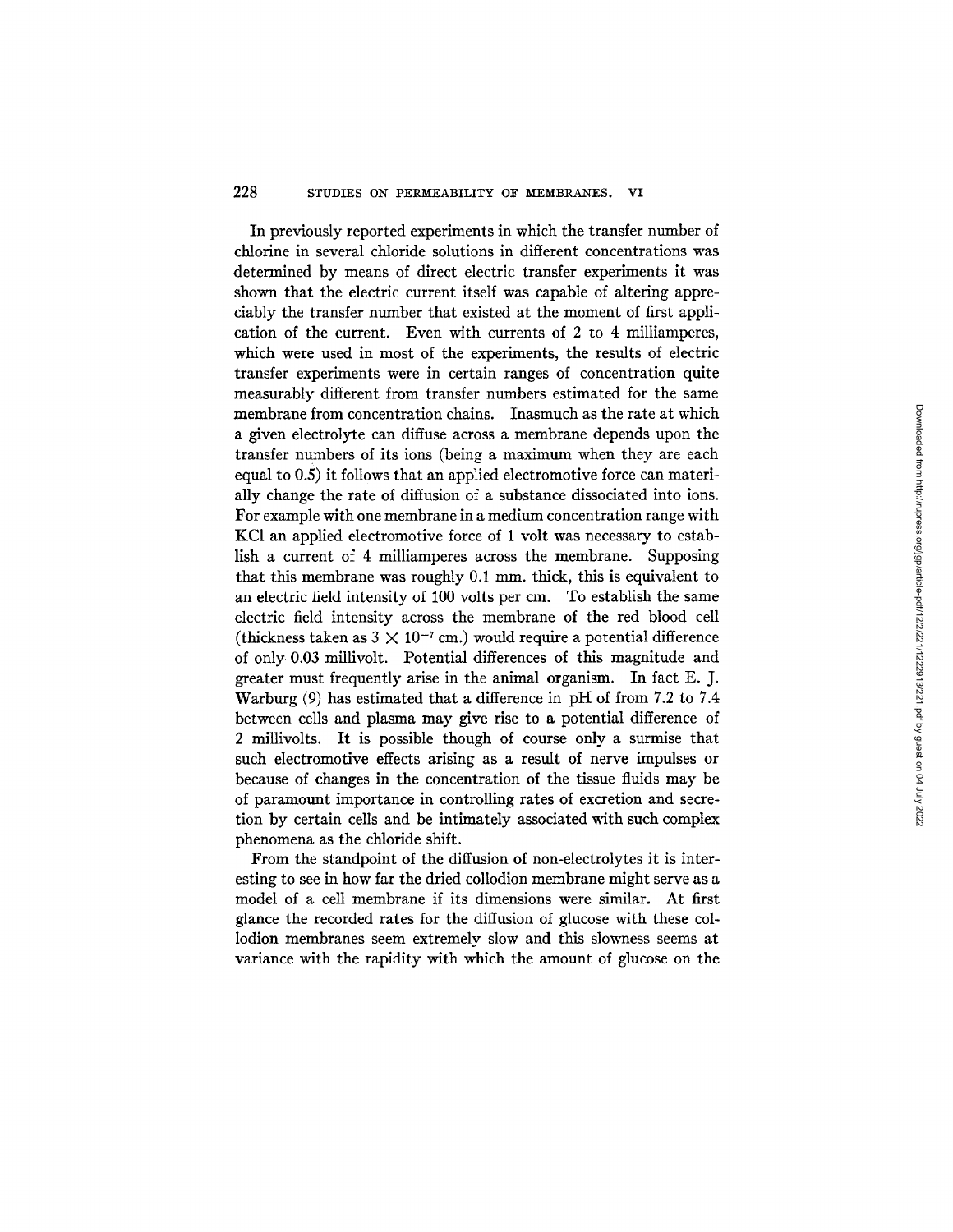two sides of the red blood cell membrane may become equalized. It will be recalled that with the collodion membranes the fastest rate recorded was only  $1.57 \times 10^{-5}$  millimols per hour for the whole membrane with a diffusion pressure of 2.4 atmospheres. This amounts to  $1.56 \times 10^{-6}$  mg. per minute per sq. cm. of membrane surface at the same pressure. The thickness of this membrane was  $7.7 \times 10^{-3}$ cm. Now it has been estimated that in 1 cc. of blood there are 5,000 sq. cm. of membrane surface (8). If we again take the thickness as  $3 \times 10^{-7}$  cm. and suppose that some physiological event has raised the plasma glucose 72 mg. per 100 cc. above the cell glucose (producing a diffusion pressure of 0.1 atmosphere at 37 C.) we can calculate that if the substance of the red blood cell membrane were dried collodion glucose would diffuse across the membrane at a rate of 8.5 mg. per minute per cc. of blood as long as the pressure was maintained. That is, the entire 72 mg. per 100 cc. originally present as an excess in the plasma could have diffused across the cell membranes in about 5 seconds. Of course the pressure is not maintained for as diffusion continues the pressure falls. But at least we can say that within several minutes the difference in concentration between cells and plasma would no longer be detectable and this is quite in accord with what little is known concerning the rapidity with which glucose may be exchanged between cells and plasma across the normal red blood cell membrane.

### SUMMARY.

The flat type of dried collodion membrane used by Michaelis and his associates in numerous investigations has been subjected to mensuration in order that the dimensions of these membranes may be placed on record. The membranes had a functioning area of about 30 cm., were approximately 0.1 mm. in thickness and were composed on the average of 87 per cent by volume of collodion and 13 per cent by volume of pores.

In reviewing some of the previously reported results of diffusion experiments with non-electrolytes in the light of the calculated values for the total pore area for the same membranes additional evidence was presented to show that a smaller molecule (acetone) probably utilizes a much larger percentage of the total pore area for its diffusion than is available for a larger molecule (glycerol).